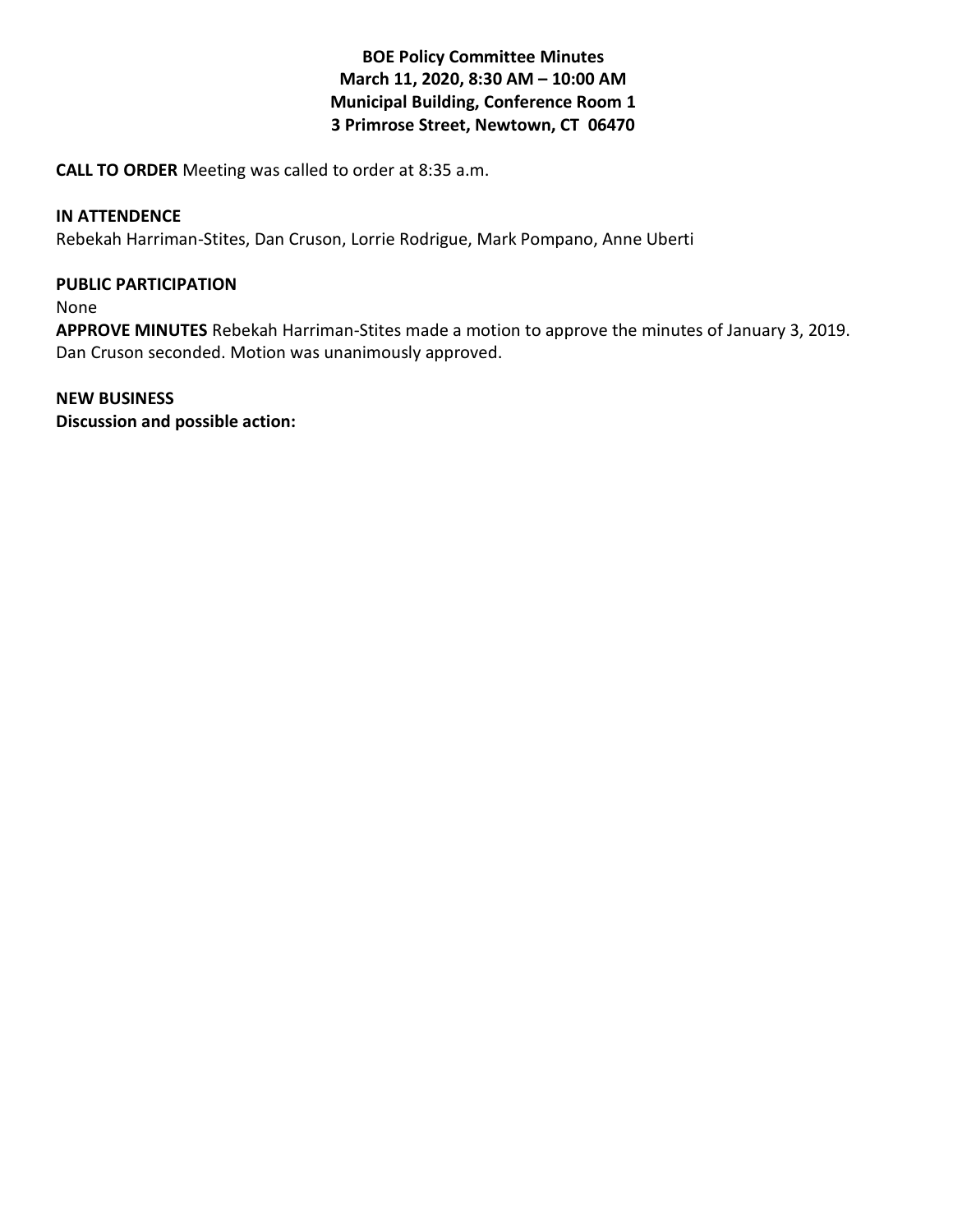| Item                                                       | <b>Reports</b> |                                                     |
|------------------------------------------------------------|----------------|-----------------------------------------------------|
| <b>Policy 5118 – Nonresident or Tuition Students</b>       |                | S. Connell will make the approved edits and post on |
| M. Pompano and L. Rodrigue received input from             |                | the District website.                               |
| Shipman & Goodwin regarding our requirements for           |                |                                                     |
| residency. It was outdated and needed to be changed.       |                |                                                     |
| The committee agreed that the following changes were       |                |                                                     |
| necessary. The first paragraph will now read:              |                |                                                     |
| "Residency verification is required for all families who   |                |                                                     |
| are entering the school district, as well as any family    |                |                                                     |
| that moves to a new address in Newtown. All new            |                |                                                     |
| students are required to register at the districted school |                |                                                     |
| they will be attending. In order to complete the           |                |                                                     |
| registration and residency verification process,           |                |                                                     |
| parents/guardians will need to provide documentation       |                |                                                     |
| to demonstrate the child's age and residence. Following    |                |                                                     |
| registration, the school district will request additional  |                |                                                     |
| information be provided by the parent/guardian after       |                |                                                     |
| the registration process in order to permit the student's  |                |                                                     |
| attendance in school. The following documentation shall    |                |                                                     |
| be submitted for purposes of registration in the school    |                |                                                     |
| district:"                                                 |                |                                                     |
|                                                            |                |                                                     |
| Another change is that the District will accept foreign    |                |                                                     |
| birth certificates. The regulation now states :            |                |                                                     |
| "Evidence of the child's age, which shall include a full   |                |                                                     |
| size birth certificate or photocopy thereof; adoption      |                |                                                     |
| records; previously verified school records; state-issued  |                |                                                     |
| identification document; driver's license; passport;       |                |                                                     |
| green card; or visa."                                      |                |                                                     |
|                                                            |                |                                                     |
| Shipman and Goodwin advised that the committee             |                |                                                     |
| remove 2. from our regulation. The committee agreed.       |                |                                                     |
|                                                            |                |                                                     |
| Policy 3171.1 - Non Lapsing                                |                | Committee to review at an upcoming meeting.         |
| It was brought to D. Cruson's attention that this policy   |                |                                                     |
| was out of date. However, he CIP committee would be        |                |                                                     |
| looking at this policy the next day so R. Harriman-Stites  |                |                                                     |
| agreed that it is best to move the policy to an upcoming   |                |                                                     |
| meeting. D. Cruson agreed.                                 |                |                                                     |
| Policy 5141.22 – Communicable / Infectious Diseases  .     |                | L. Rodrigue to discuss CABE's Pandemic policy       |
| During this pandemic, L. Rodrigue requested that the       |                | with Newtown's Health Director, D. Culbert.         |
| Policy committee review the following policy and one       |                |                                                     |
| from CABE regarding Pandemics. The committee               |                |                                                     |
| agreed that it would be best for the Newtown Health        |                |                                                     |
| Director to review the policy and give her input. L.       |                |                                                     |
| Rodrigue responded that she would reach out to her and     |                |                                                     |
| bring her findings back to the committee.                  |                |                                                     |
| <b>Policy 5145.6 – Student Grievance Procedures (Title</b> | ١o             | S. Connell will invite A. Ubertit to an upcoming    |
| $\mathbf{IX}$                                              |                | policy meeting to discuss.                          |
| Due to short notice, A. Uberti requested more time to      |                |                                                     |
| review this policy and bring her input back to the         |                |                                                     |
| committee.                                                 |                |                                                     |